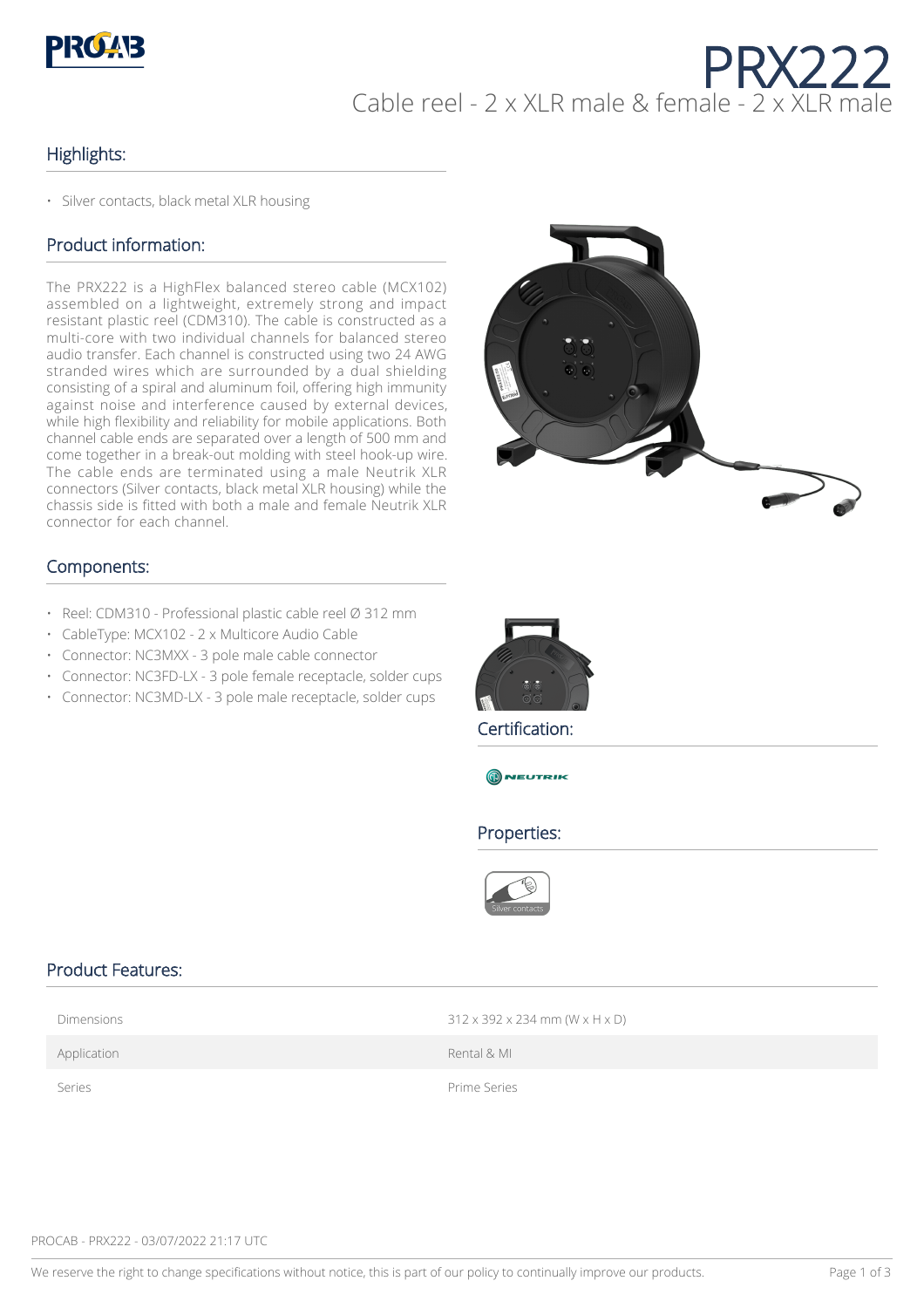# Physical Characteristics:

| Inner conductor   | Insulation           | Material       | PE 1.4 mm $(\emptyset)$                                 |
|-------------------|----------------------|----------------|---------------------------------------------------------|
|                   |                      | Colours        | White / Red                                             |
|                   | Shielding            | Spiral         | BC 32 x 0.12 mm (Ø) (OFC)                               |
|                   |                      | Aluminium foil | Al-mylar, 100% coverage - 25% Overlap                   |
| Outer jacket      | Material             |                | Highflex PVC 8.8 mm (Ø)                                 |
|                   | Colours              |                | <b>Black</b>                                            |
| Type of cable     |                      |                | 24 AWG Stereo signal cable                              |
| Inner conductor   | Material             |                | BC $20 \times 0.12$ mm (Ø) (OFC)                        |
|                   | Section              |                | $0.22 \text{ mm}^2$                                     |
| Filling           |                      |                | Cotton Yarn                                             |
| Separator         |                      |                | Cotton paper                                            |
| Inner conductor   | Number of conductors |                | $4(2 \text{ pairs})$                                    |
| Connection type   |                      |                | XLR male (cable) to XLR female & male (chassis) -<br>2x |
| Fitted connectors |                      |                | NC3 mXX-BAG, NC3FDLX, NC3 mDLX                          |

## Standards & regulations:

| RoHS2 compliant         | According EU Directive 2011/65/EU |
|-------------------------|-----------------------------------|
| Reach compliant         | According EC 1907/2006            |
| Indoor / outdoor        | Indoor                            |
| Shielding effectiveness | According EN 50083-2:2001 Class A |

# Electrical Characteristics:

| Max. conductor          | DC resistance | $87$ ( $\Omega$ / Km) |
|-------------------------|---------------|-----------------------|
| Dielectric strength     |               | 2 (KV / 1 min. DC)    |
| Rated voltage           |               | 300 V                 |
| Shielding effectiveness |               | $>60$ dB              |

# Mechanical Characteristics:

| Temperature range Fixed installation |                                                           | $-40$ °C till + 80 °C                   |
|--------------------------------------|-----------------------------------------------------------|-----------------------------------------|
|                                      | Mobile installation $-25 \degree$ C till + 70 $\degree$ C |                                         |
| Bending radius                       | Fixed installation                                        | 8 x outer diameter                      |
|                                      |                                                           | Mobile installation 10 x outer diameter |

## Variants:

• PRX222/50 - 50 meter